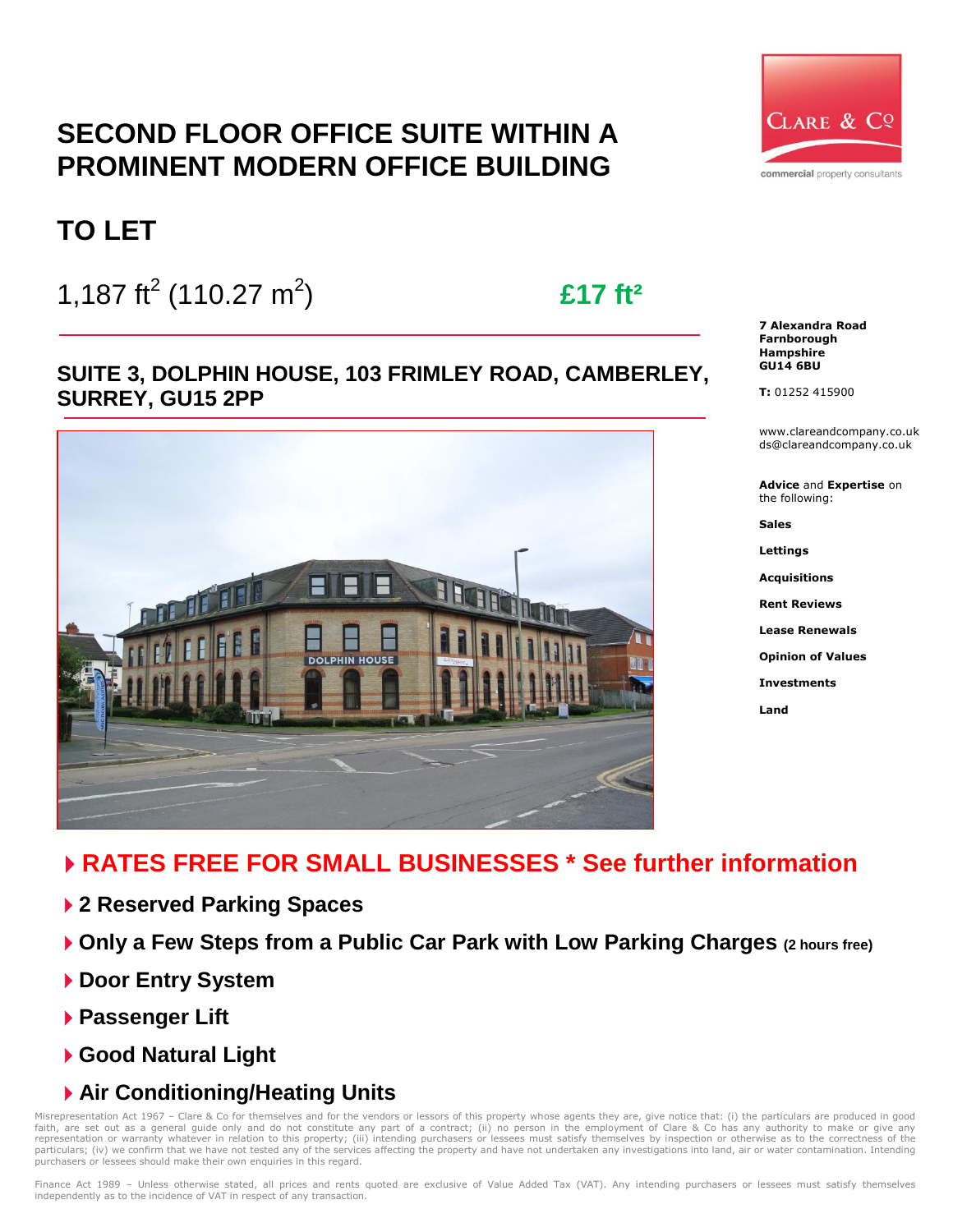

### **LOCATION:**

Dolphin House is situated on a prominent corner position facing the busy Frimley Road (B3411). The M3 (Junction 4) is within approximately 1.5 miles from the property. This part of the Frimley Road has a good mix of shops, and Dolphin House is only steps away from a Public Car Park.

#### **DESCRIPTION:**

Dolphin House was built in the late 1980's and provides offices on the ground, first and second floors. The second floor offices benefit from air conditioning, fitted carpets, door entry phone system, double glazing, ladies/gents toilets, kitchen and parking for 2 cars. There is a public car park to the rear that offers 2 free hours parking and the potential for licenced parking spaces.

# **ACCOMMODATION:**

1,187 ft² (110.27 m²)

# **RENT:**

£20,179 per annum exclusive (this equates to £17 ft²).

#### **BUSINESS RATES:**

The premises have a Rateable Value of £12,000, which computes to around £5,988 rates payable for one year, **\*HOWEVER**, if the premises are to be your only commercial property then you will qualify for a 100% rates relief under the provisions of the Small Business Rates Relief scheme.

#### **SERVICE CHARGE:**

£5,814.26

# **OTHER OUTGOINGS:**

| <b>Buildings Insurance</b> | £475        |
|----------------------------|-------------|
| Water                      | <b>£TBC</b> |

Electricity will be separately metered.

# **VAT:**

All figures are exclusive of VAT. This building is liable for VAT on rent and other outgoings apart from rates.

#### **LEASE TERMS**

Available on new lease terms.

# **LEGAL COSTS**

Each party to cover their own legal costs in the matter.